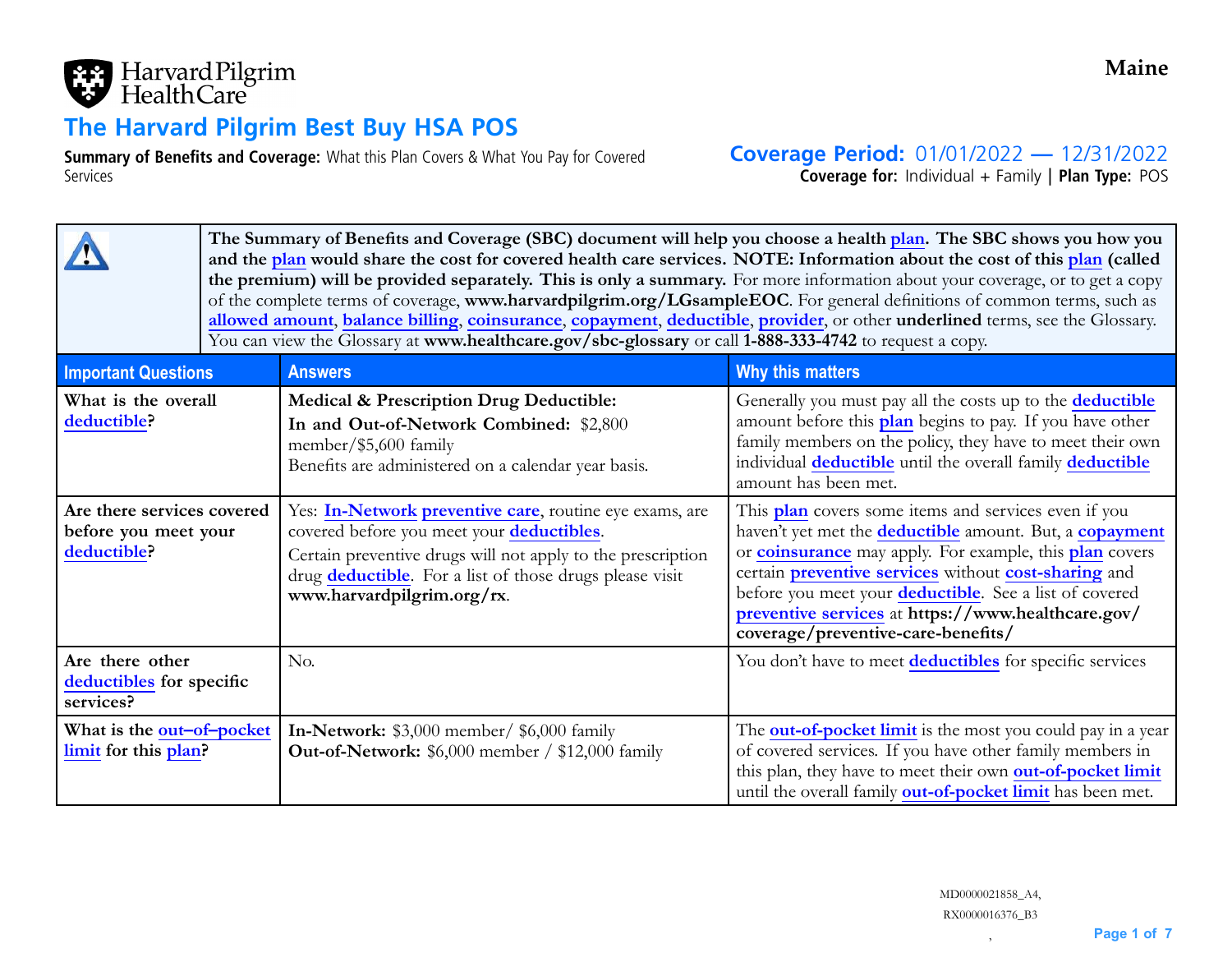| <b>Important Questions</b>                                | <b>Answers</b>                                                                                                                                 |                                                     | <b>Why this matters</b>                                                                                                                                                                                                                                                                                                                                                                                                                                                                                            |                                                                                                                                                                             |  |  |
|-----------------------------------------------------------|------------------------------------------------------------------------------------------------------------------------------------------------|-----------------------------------------------------|--------------------------------------------------------------------------------------------------------------------------------------------------------------------------------------------------------------------------------------------------------------------------------------------------------------------------------------------------------------------------------------------------------------------------------------------------------------------------------------------------------------------|-----------------------------------------------------------------------------------------------------------------------------------------------------------------------------|--|--|
| What is not included in<br>the out-of-pocket limit?       | Premiums, balance-billing charges, penalties for failure<br>to obtain preauthorization for services and health care this<br>plan doesn't cover |                                                     | Even though you pay these expenses, they don't count<br>toward the out-of-pocket limit.                                                                                                                                                                                                                                                                                                                                                                                                                            |                                                                                                                                                                             |  |  |
| Will you pay less if you use<br>a network provider?       | Yes. See https://www.harvardpilgrim.org/public/<br>find-a-provider or call 1-888-333-4742 for a list of<br>preferred providers.                |                                                     | This plan uses a provider network. You will pay less if<br>you use a <b>provider</b> in the plan's <b>network</b> . You will pay<br>the most if you use an out-of-network provider, and you<br>might receive a bill from a <b>provider</b> for the difference<br>between the provider's charge and what your plan pays<br>(balance-billing). Be aware, your network provider<br>might use an out-of-network provider for some services<br>(such as lab work). Check with your provider before you<br>get services. |                                                                                                                                                                             |  |  |
| Do you need a referral to<br>see a specialist?            | Yes, some exceptions apply.                                                                                                                    |                                                     | This plan will pay some or all of the costs to see a specialist<br>for covered services but only if you have a referral before<br>you see the <b>specialist</b> .                                                                                                                                                                                                                                                                                                                                                  |                                                                                                                                                                             |  |  |
|                                                           | All copayment and coinsurance costs shown in this chart are after your deductible has been met, if a deductible applies.                       |                                                     |                                                                                                                                                                                                                                                                                                                                                                                                                                                                                                                    |                                                                                                                                                                             |  |  |
|                                                           | <b>Services You May Need</b>                                                                                                                   | <b>What You Will Pay</b>                            |                                                                                                                                                                                                                                                                                                                                                                                                                                                                                                                    | <b>Limitations, Exceptions,</b><br>& Other Important<br><b>Information</b>                                                                                                  |  |  |
| <b>Common Medical Event</b>                               |                                                                                                                                                | <b>Network Provider</b><br>(You will pay the least) | <b>Out-of-Network Provider</b><br>(You will pay the most)                                                                                                                                                                                                                                                                                                                                                                                                                                                          |                                                                                                                                                                             |  |  |
| If you visit a health care<br>provider's office or clinic | Primary care visit to treat an<br>injury or illness                                                                                            | 10% coinsurance                                     | 30% coinsurance                                                                                                                                                                                                                                                                                                                                                                                                                                                                                                    | None                                                                                                                                                                        |  |  |
|                                                           | <b>Specialist</b> visit                                                                                                                        | 10% coinsurance                                     | 30% coinsurance                                                                                                                                                                                                                                                                                                                                                                                                                                                                                                    | None                                                                                                                                                                        |  |  |
|                                                           | Preventive care/<br>screening/<br>immunization                                                                                                 | No charge; deductible does<br>not apply             | 30% coinsurance                                                                                                                                                                                                                                                                                                                                                                                                                                                                                                    | You may have to pay<br>for services that aren't<br>preventive. Ask your<br>provider if the services<br>needed are preventive. Then<br>check what your plan will<br>pay for. |  |  |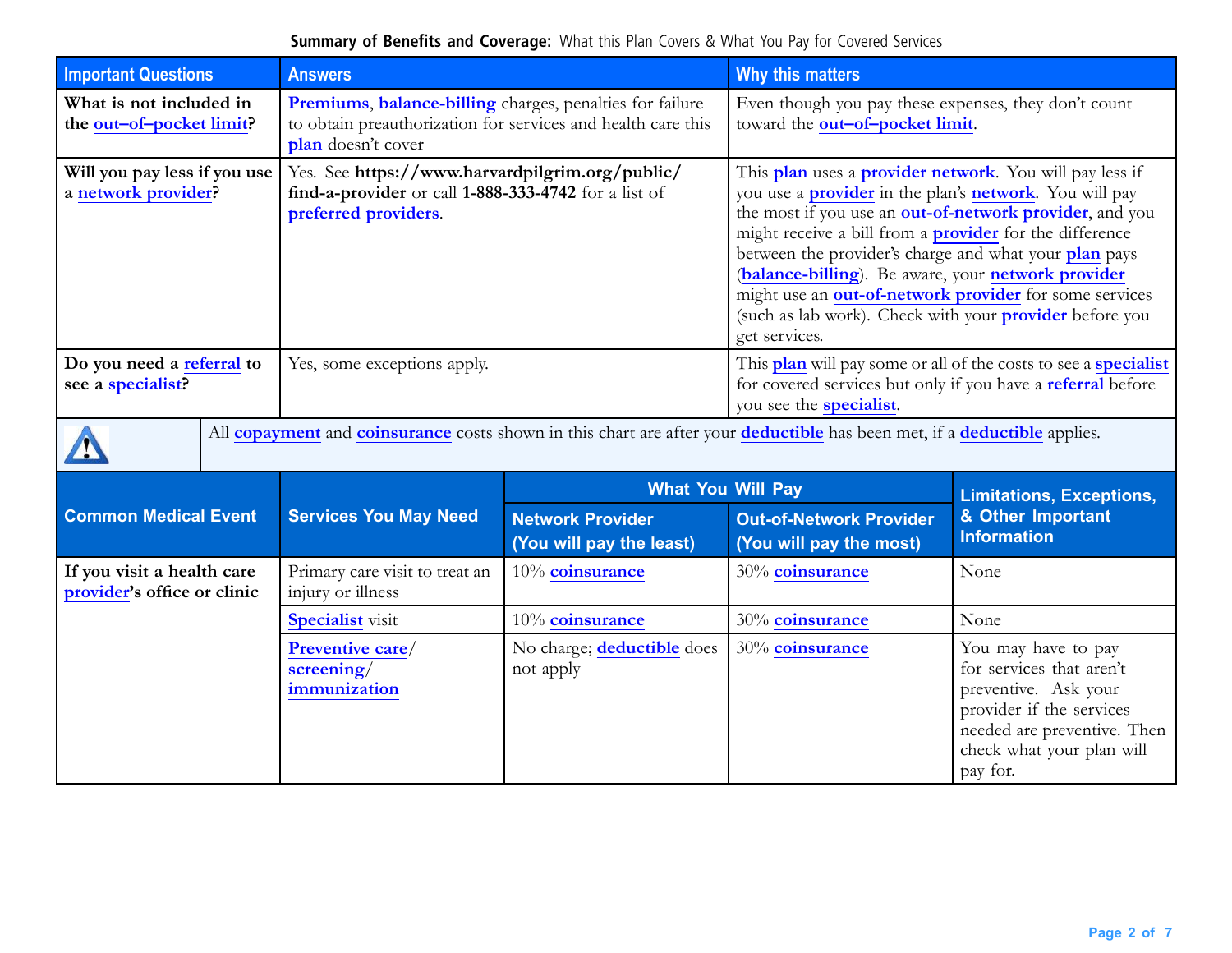|                                                                       |                                                   | <b>What You Will Pay</b>                                                                                                                    | <b>Limitations, Exceptions,</b>                                                                                                             |                                                                                                                                                 |
|-----------------------------------------------------------------------|---------------------------------------------------|---------------------------------------------------------------------------------------------------------------------------------------------|---------------------------------------------------------------------------------------------------------------------------------------------|-------------------------------------------------------------------------------------------------------------------------------------------------|
| <b>Common Medical Event</b>                                           | <b>Services You May Need</b>                      | <b>Network Provider</b><br>(You will pay the least)                                                                                         | <b>Out-of-Network Provider</b><br>(You will pay the most)                                                                                   | & Other Important<br><b>Information</b>                                                                                                         |
| If you have a test                                                    | Diagnostic test (x-ray,<br>blood work)            | X-rays: 10% coinsurance<br>X-rays: 30% coinsurance<br>Laboratory: 10%<br>Laboratory: 30%<br>coinsurance<br>coinsurance                      |                                                                                                                                             | None                                                                                                                                            |
|                                                                       | Imaging (CT/PET scans,<br>MRI <sub>s</sub> )      | 10% coinsurance                                                                                                                             | 30% coinsurance                                                                                                                             | Cost sharing may vary for<br>certain imaging services.<br><b>Out-of-Network</b><br>preauthorization required.<br>\$500 penalty if not obtained. |
| If you need drugs to treat<br>your illness or condition               | Generic drugs                                     | 30-Day Retail Tier 1: No charge<br>90-Day Mail Tier 1: No charge                                                                            |                                                                                                                                             | None                                                                                                                                            |
| More information about<br>prescription drug                           | Preferred brand drugs                             | 30-Day Retail Tier 2: No charge<br>90-Day Mail Tier 2: No charge                                                                            |                                                                                                                                             | Some generic drugs are in<br>this tier.                                                                                                         |
| coverage is available at<br>www.harvardpilgrim.org/<br>2021Premium3T. | Non-preferred brand drugs                         | 30-Day Retail Tier 3: No charge<br>90-Day Mail Tier 3: No charge                                                                            |                                                                                                                                             | Same as above.                                                                                                                                  |
|                                                                       | <b>Specialty drugs</b>                            | All drugs are covered in Retail Pharmacy and Mail Order<br>Pharmacy Tiers $1 - 3$                                                           |                                                                                                                                             | Some drugs must be<br>obtained through a Specialty<br>Pharmacy.                                                                                 |
| If you have outpatient<br>surgery                                     | Facility fee (e.g., ambulatory<br>surgery center) | 10% coinsurance                                                                                                                             | 30% coinsurance                                                                                                                             | <b>Out-of-Network</b><br>preauthorization required.                                                                                             |
|                                                                       | Physician/surgeon fees                            | 10% coinsurance                                                                                                                             | 30% coinsurance                                                                                                                             | \$500 penalty if not obtained.                                                                                                                  |
| If you need immediate                                                 | <b>Emergency room care</b>                        | 10% coinsurance                                                                                                                             |                                                                                                                                             | None                                                                                                                                            |
| medical attention                                                     | <b>Emergency medical</b><br>transportation        | 10% coinsurance                                                                                                                             |                                                                                                                                             | None                                                                                                                                            |
|                                                                       | <b>Urgent care</b>                                | Convenience care clinic:<br>10% coinsurance<br>Urgent care center:<br>10% coinsurance<br>Hospital urgent care<br>center:<br>10% coinsurance | Convenience care clinic:<br>30% coinsurance<br>Urgent care center:<br>30% coinsurance<br>Hospital urgent care<br>center:<br>30% coinsurance | None                                                                                                                                            |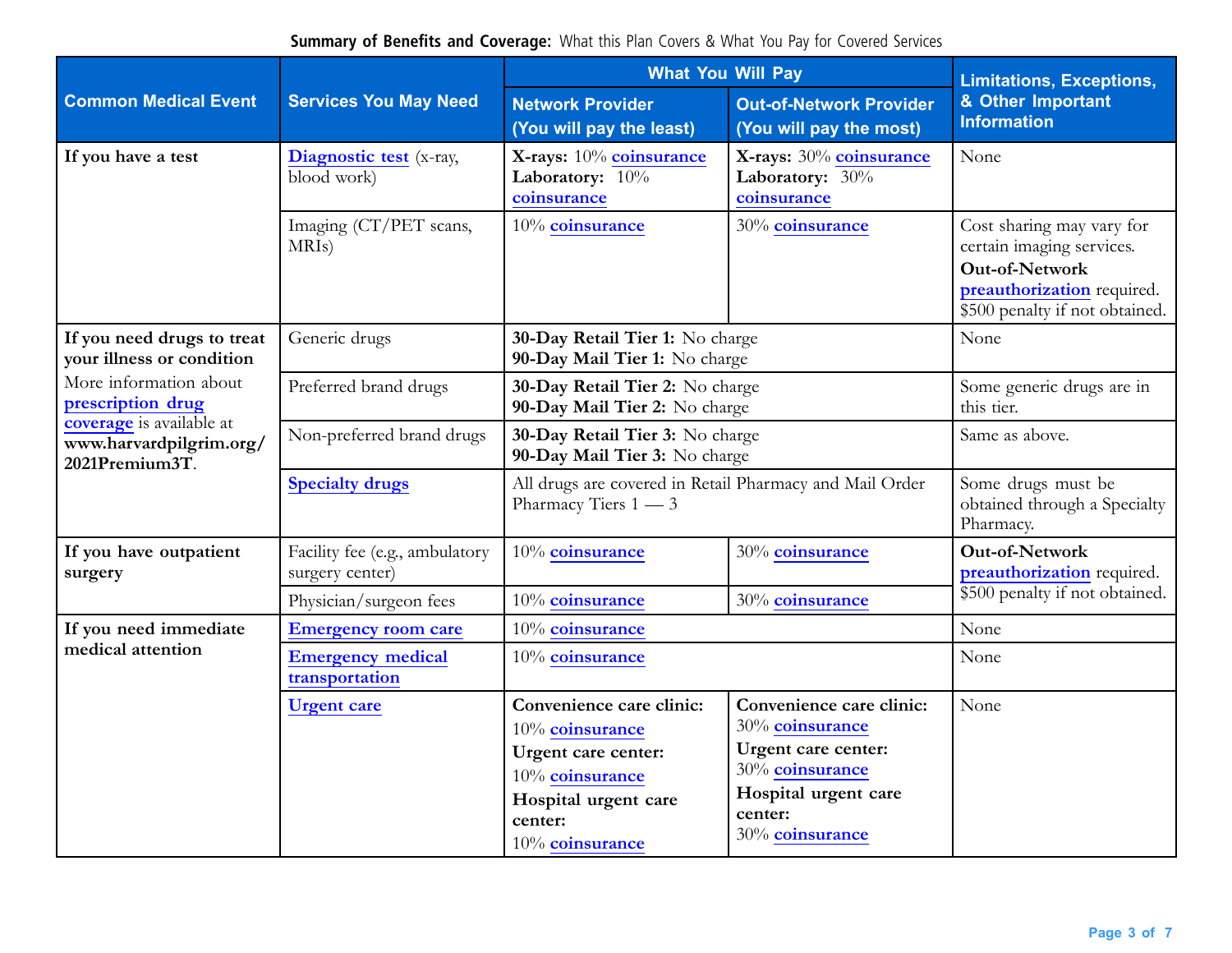|                                                | <b>Services You May Need</b>                 | <b>What You Will Pay</b>                            | <b>Limitations, Exceptions,</b>                           |                                                                                                                      |  |
|------------------------------------------------|----------------------------------------------|-----------------------------------------------------|-----------------------------------------------------------|----------------------------------------------------------------------------------------------------------------------|--|
| <b>Common Medical Event</b>                    |                                              | <b>Network Provider</b><br>(You will pay the least) | <b>Out-of-Network Provider</b><br>(You will pay the most) | & Other Important<br><b>Information</b>                                                                              |  |
| If you have a hospital stay                    | Facility fee (e.g., hospital<br>room)        | 10% coinsurance                                     | 30% coinsurance                                           | Out-of-Network<br>preauthorization required.                                                                         |  |
|                                                | Physician/surgeon fee                        | 10% coinsurance                                     | 30% coinsurance                                           | \$500 penalty if not obtained.                                                                                       |  |
| If you have mental health,                     | Outpatient services                          | 10% coinsurance                                     | 30% coinsurance                                           | <b>Out-of-Network</b>                                                                                                |  |
| behavioral health, or<br>substance abuse needs | Inpatient services                           | 10% coinsurance                                     | 30% coinsurance                                           | preauthorization required.<br>\$500 penalty if not obtained.                                                         |  |
| If you are pregnant                            | Office visits                                | 10% coinsurance                                     | 30% coinsurance                                           | Cost sharing does not                                                                                                |  |
|                                                | Childbirth/delivery<br>professional services | 10% coinsurance                                     | 30% coinsurance                                           | apply for <b>preventive</b><br>services.                                                                             |  |
|                                                | Childbirth/delivery facility<br>services     | 10% coinsurance                                     | 30% coinsurance                                           |                                                                                                                      |  |
| If you need help recovering                    | Home health care                             | 10% coinsurance                                     | 30% coinsurance                                           | None                                                                                                                 |  |
| or have other special                          | <b>Rehabilitation services</b>               | <b>Physical Therapy:</b>                            | <b>Physical Therapy:</b>                                  | Out-of-Network                                                                                                       |  |
| health needs                                   | <b>Habilitation services</b>                 | 10% coinsurance                                     | 30% coinsurance                                           | preauthorization required.                                                                                           |  |
|                                                |                                              | <b>Occupational Therapy:</b>                        | <b>Occupational Therapy:</b>                              | \$500 penalty if not obtained.                                                                                       |  |
|                                                |                                              | 10% coinsurance                                     | 30% coinsurance                                           |                                                                                                                      |  |
|                                                |                                              | <b>Speech Therapy:</b><br>10% coinsurance           | <b>Speech Therapy:</b><br>30% coinsurance                 |                                                                                                                      |  |
|                                                | <b>Skilled nursing care</b>                  | 10% coinsurance                                     | 30% coinsurance                                           | 150 days/calendar year<br>combined with Inpatient                                                                    |  |
|                                                |                                              |                                                     |                                                           | Rehabilitation services.                                                                                             |  |
|                                                | <b>Durable medical</b><br>equipment          | 10% coinsurance                                     | 30% coinsurance                                           | $Wigs - $350/calendar$ year<br><b>Out-of-Network</b><br>preauthorization required.<br>\$500 penalty if not obtained. |  |
|                                                | <b>Hospice services</b>                      | 10% coinsurance                                     | 30% coinsurance                                           | For inpatient see "If you<br>have a hospital stay".                                                                  |  |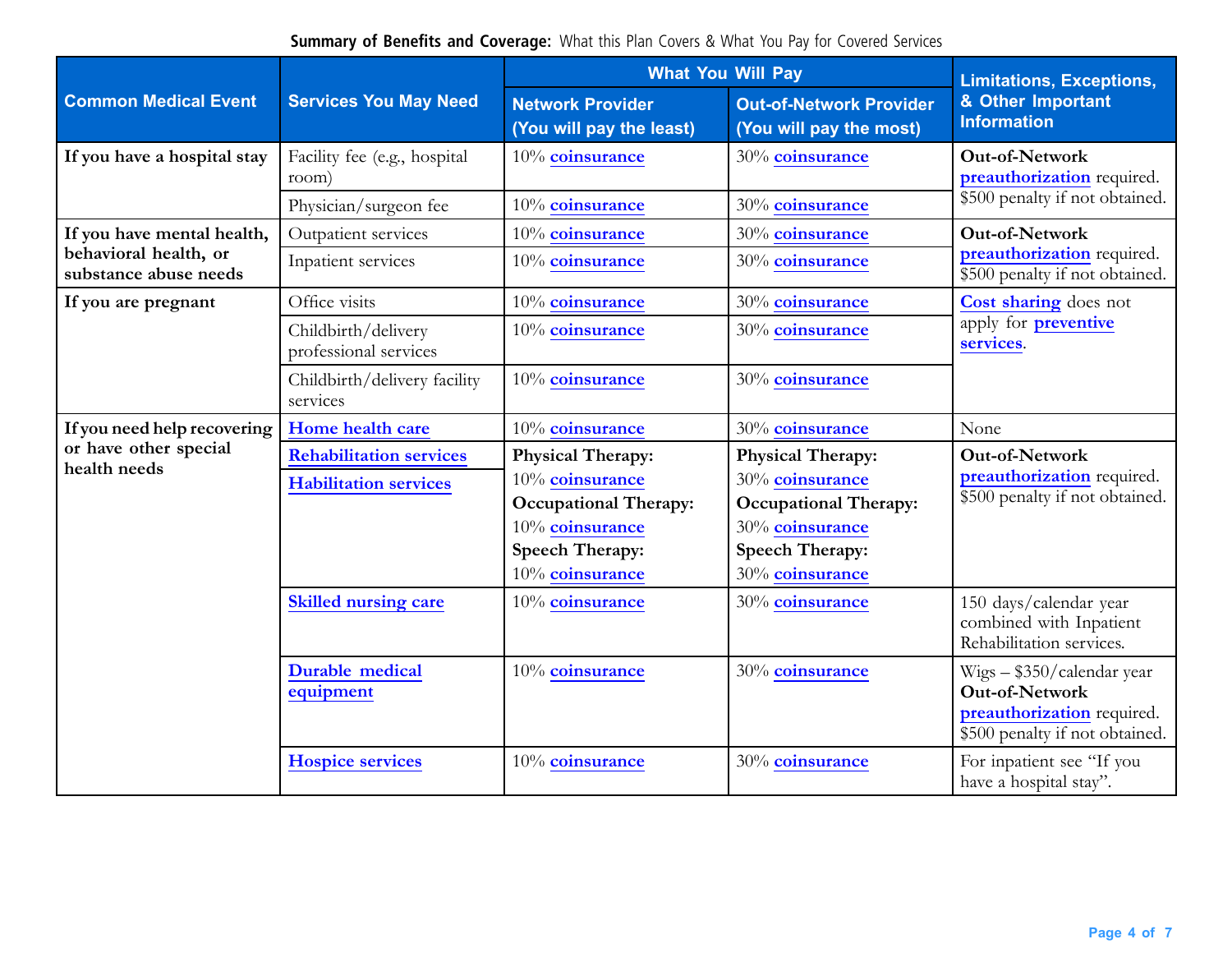|                                                                                                                                                          | <b>What You Will Pay</b>                                                                                                        |                                                                                           |                                                                                                                | <b>Limitations, Exceptions,</b>                               |                                                                                           |  |
|----------------------------------------------------------------------------------------------------------------------------------------------------------|---------------------------------------------------------------------------------------------------------------------------------|-------------------------------------------------------------------------------------------|----------------------------------------------------------------------------------------------------------------|---------------------------------------------------------------|-------------------------------------------------------------------------------------------|--|
| <b>Common Medical Event</b>                                                                                                                              | <b>Services You May Need</b>                                                                                                    | <b>Network Provider</b><br>(You will pay the least)                                       | <b>Out-of-Network Provider</b><br>(You will pay the most)                                                      |                                                               | & Other Important<br><b>Information</b>                                                   |  |
| If your child needs dental<br>or eye care                                                                                                                | Children's eye exam                                                                                                             | No charge; <b>deductible</b> does<br>not apply                                            | 30% coinsurance                                                                                                |                                                               | 1 exam/calendar year                                                                      |  |
|                                                                                                                                                          | Children's glasses                                                                                                              | Not covered                                                                               | Not covered                                                                                                    |                                                               | None                                                                                      |  |
|                                                                                                                                                          | Children's dental check-up                                                                                                      | Not covered                                                                               | Not covered                                                                                                    |                                                               | None                                                                                      |  |
| <b>Excluded Services &amp; Other Covered Services:</b>                                                                                                   |                                                                                                                                 |                                                                                           |                                                                                                                |                                                               |                                                                                           |  |
|                                                                                                                                                          | Services Your Plan Does NOT Cover (This isn't a complete list. Check your policy or plan document for other excluded services.) |                                                                                           |                                                                                                                |                                                               |                                                                                           |  |
|                                                                                                                                                          |                                                                                                                                 | Long-Term (Custodial) Care<br>Most Cosmetic Surgery<br>Most Dental Care (Adult)           | Private-duty nursing<br>Routine foot care<br>Services that are not Medically Necessary<br>Weight Loss Programs |                                                               |                                                                                           |  |
| Other Covered Services (This isn't a complete list. Check your policy or plan document for other covered services and your costs for<br>these services.) |                                                                                                                                 |                                                                                           |                                                                                                                |                                                               |                                                                                           |  |
| Acupuncture - 20 visits/calendar year<br>Bariatric surgery                                                                                               | $\bullet$                                                                                                                       | Chiropractic Care<br>Hearing Aids - \$3,000/aid every 36 months,<br>for each impaired ear |                                                                                                                | <b>Infertility Treatment</b><br>$\bullet$<br>the U.S.<br>year | Non-emergency care when traveling outside<br>Routine eye care $(Adult) - 1$ exam/calendar |  |

### **Your Rights to Continue Coverage:**

There are agencies that can help if you want to continue your coverage after it ends. The contact information for those agencies is: the U.S. Department of Labor, Employee Benefits Security Administration at 1-866-444-3272 or **<www.dol.gov/ebsa>**, or the U.S. Department of Health and Human Services at **1-877-267-2323 x61565** or **www.cciio.cms.gov**. Other coverage options may be available to you, too, including buying individual insurance coverage through the **Health Insurance Marketplace**. For more information about the **Marketplace**, visit **[www.HealthCare.gov](http://www.HealthCare.gov)** or call **1-800-318-2596**. **Your Grievance and Appeals Rights:**

There are agencies that can help if you have <sup>a</sup> complaint against your **plan** for <sup>a</sup> denial of <sup>a</sup> **claim**. This complaint is called <sup>a</sup> **grievance** or **appeal** . For more information about your rights, look at the explanation of benefits you will receive for that medical **claim**. Your **plan** documents also provide complete information on how to submit <sup>a</sup> **claim**, **appeal**, or <sup>a</sup> **grievance** for any reason to your **plan**. For more information about your rights, this notice, or assistance, contact: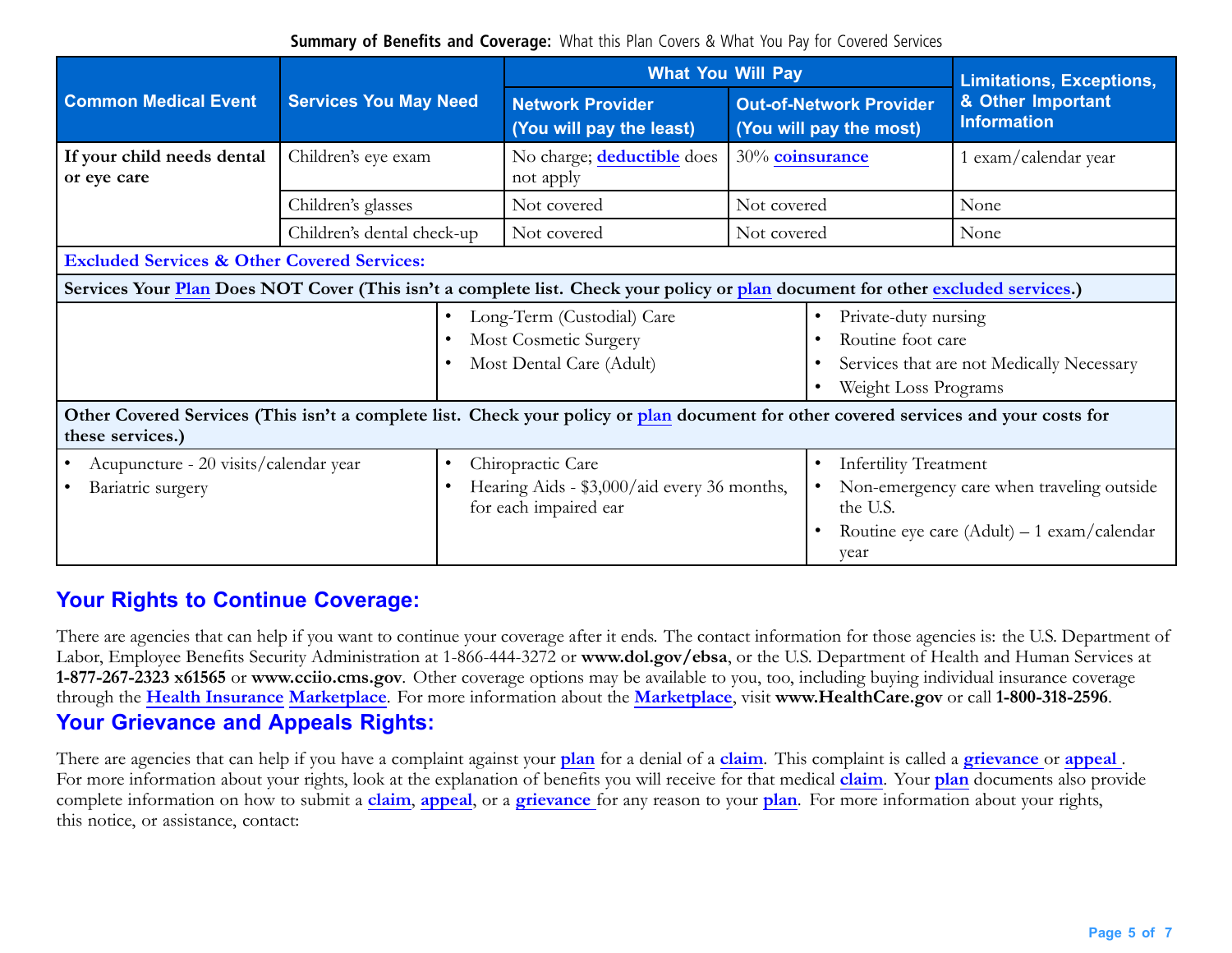| <b>HPHC Member Appeals-Member</b> | Department of Labor's Employee   | Consumer for Affordable Health | Maine Bureau of Insurance |
|-----------------------------------|----------------------------------|--------------------------------|---------------------------|
| Services Department               | Benefits Security Administration | Care                           | 34 State House            |
| Harvard Pilgrim Health Care, Inc. | 1-866-444-3272                   | 12 Church Street, PO Box 2409  | Station Augusta, ME 04333 |
| 1600 Crown Colony Drive           | www.dol.gov/ebsa/healthreform    | Augusta, Maine 04338-2490      | 1-207-624-8475            |
| Quincy, MA 02169                  |                                  | 1-800-965-7476                 | 1-800-300-5000            |
| Telephone: 1-888-333-4742         |                                  | www.mainecahc.org              |                           |
| Fax: 1-617-509-3085               |                                  | consumerhealth@mainecahc.org   |                           |

#### **Does this plan provide Minimum Essential Coverage? Yes**

**Minimum Essential Coverage** generally includes **plans**, **health insurance** available through the **Marketplace** or other individual market policies, Medicare, Medicaid, CHIP, TRICARE, and certain other coverage. If you are eligible for certain types of **Minimum Essential Coverage**, you may not be eligible for the **premium tax credit**.

#### **Does this Coverage Meet the Minimum Value Standard? Yes**

If your **plan** doesn't meet the **Minimum Value Standards**, you may be eligible for <sup>a</sup> **premium** tax credit to help you pay for <sup>a</sup> **plan** through the **Marketplace**.

### **Language Access Services:**

Para obtener asistencia en Español, llame al 1-888-333-4742.

如果需要中文的帮助,请拨打这个号码 1-888-333-4742.

De assistência em Português, por favor ligue 1-888-333-4742.

To see examples of how this plan might cover costs for a sample medical situation, see the next section.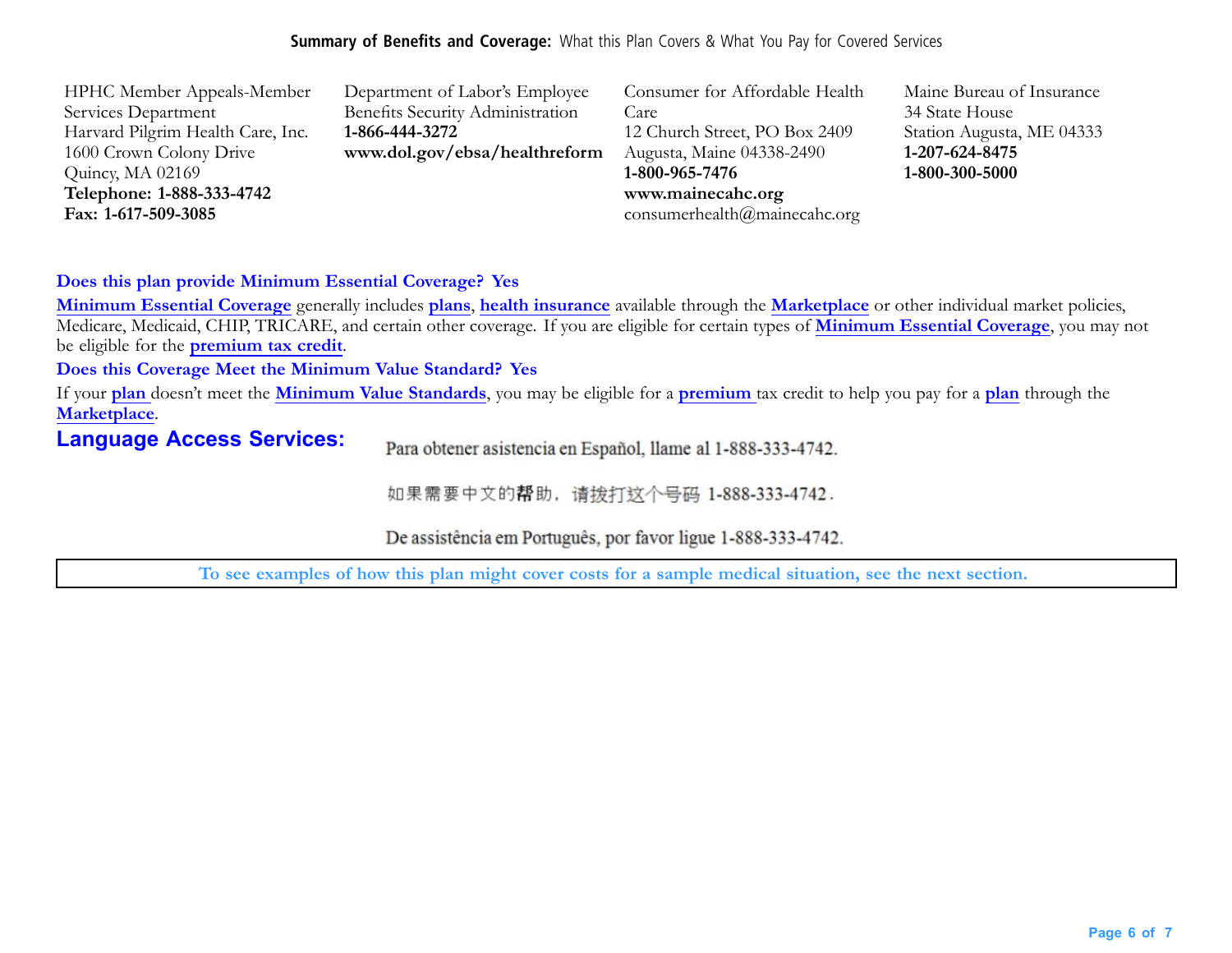### **About these Coverage Examples:**



**This is not <sup>a</sup> cost estimator.** Treatments shown are just examples of how this **plan** might cover medical care. Your actual costs will be different depending on the actual care you receive, the prices your **prov[iders](https://www.healthcare.gov/sbc-glossary/#provider)** charge, and many other factors. Focus on the **cost-sharing** amounts (**deductible**, **copayment** and **coinsurance**) and **excluded services** under the **plan**. Use this information to compare the portion of costs you might pay under different health **plans**. Please note these coverage examples are based on self-only coverage.

| Peg is Having a Baby<br>(9 months of in-network pre-natal care<br>and a hospital delivery) |          | <b>Managing Joe's type 2 Diabetes</b><br>(a year of routine in-network care of a<br>well-controlled condition) |         | <b>Mia's Simple Fracture</b><br>(in-network emergency room visit and<br>follow up care) |         |
|--------------------------------------------------------------------------------------------|----------|----------------------------------------------------------------------------------------------------------------|---------|-----------------------------------------------------------------------------------------|---------|
| <b>The plan's overall</b><br>deductible                                                    | \$2,800  | <b>The plan's overall</b><br>deductible                                                                        | \$2,800 | <b>The plan's overall</b><br>deductible                                                 | \$2,800 |
| ■ Specialist coinsurance                                                                   | 10%      | ■ Specialist coinsurance                                                                                       | 10%     | <b>Specialist coinsurance</b>                                                           | 10%     |
| <b>Hospital (facility)</b><br>coinsurance                                                  | 10%      | <b>Hospital (facility)</b><br>coinsurance                                                                      | 10%     | <b>Hospital (facility)</b><br>coinsurance                                               | 10%     |
| <b>Other coinsurance</b>                                                                   | 10%      | <b>Other coinsurance</b>                                                                                       | 10%     | <b>Other coinsurance</b>                                                                | 10%     |
| This EXAMPLE event includes services<br>like:                                              |          | This EXAMPLE event includes services<br>like:                                                                  |         | This EXAMPLE event includes services<br>like:                                           |         |
| <b>Specialist</b> office visits (prenatal care)                                            |          | <b>Primary care physician</b> office visits (including                                                         |         | <b>Emergency room care</b> (including medical supplies)                                 |         |
| Childbirth/Delivery Professional Services                                                  |          | disease education)                                                                                             |         | Diagnostic test $(x-ray)$                                                               |         |
| Childbirth/Delivery Facility Services                                                      |          | <b>Diagnostic tests</b> (blood work)<br><b>Durable medical equipment</b> (crutches)                            |         |                                                                                         |         |
| <b>Diagnostic tests</b> (ultrasounds and blood work)                                       |          | Prescription drugs<br><b>Rehabilitation services</b> (physical therapy)                                        |         |                                                                                         |         |
| <b>Specialist visit</b> (anesthesia)                                                       |          | <b>Durable medical equipment</b> (glucose meter)                                                               |         |                                                                                         |         |
| <b>Total Example Cost</b>                                                                  | \$12,700 | <b>Total Example Cost</b>                                                                                      | \$5,600 | <b>Total Example Cost</b>                                                               | \$2,800 |
| In this example, Peg would pay:                                                            |          | In this example, Joe would pay:                                                                                |         | In this example, Mia would pay:                                                         |         |
| Cost Sharing                                                                               |          | Cost Sharing                                                                                                   |         | Cost Sharing                                                                            |         |
| <b>Deductibles</b>                                                                         | \$2,800  | <b>Deductibles</b>                                                                                             | \$2,300 | <b>Deductibles</b>                                                                      | \$2,800 |
| <b>Copayments</b>                                                                          | \$0      | <b>Copayments</b>                                                                                              | \$0     | <b>Copayments</b>                                                                       | \$0     |
| <b>Coinsurance</b>                                                                         | \$200    | <b>Coinsurance</b>                                                                                             | \$0     | <b>Coinsurance</b>                                                                      | \$0     |
| What isn't covered                                                                         |          | What isn't covered                                                                                             |         | What isn't covered                                                                      |         |
| Limits or exclusions                                                                       | \$0      | Limits or exclusions                                                                                           | \$0     | Limits or exclusions                                                                    | \$0     |
| The total Peg would pay<br>is                                                              | \$3,000  | The total Joe would pay is                                                                                     | \$2,300 | The total Mia would pay is                                                              | \$2,800 |

The **plan** would be responsible for the other costs of these EXAMPLE covered services.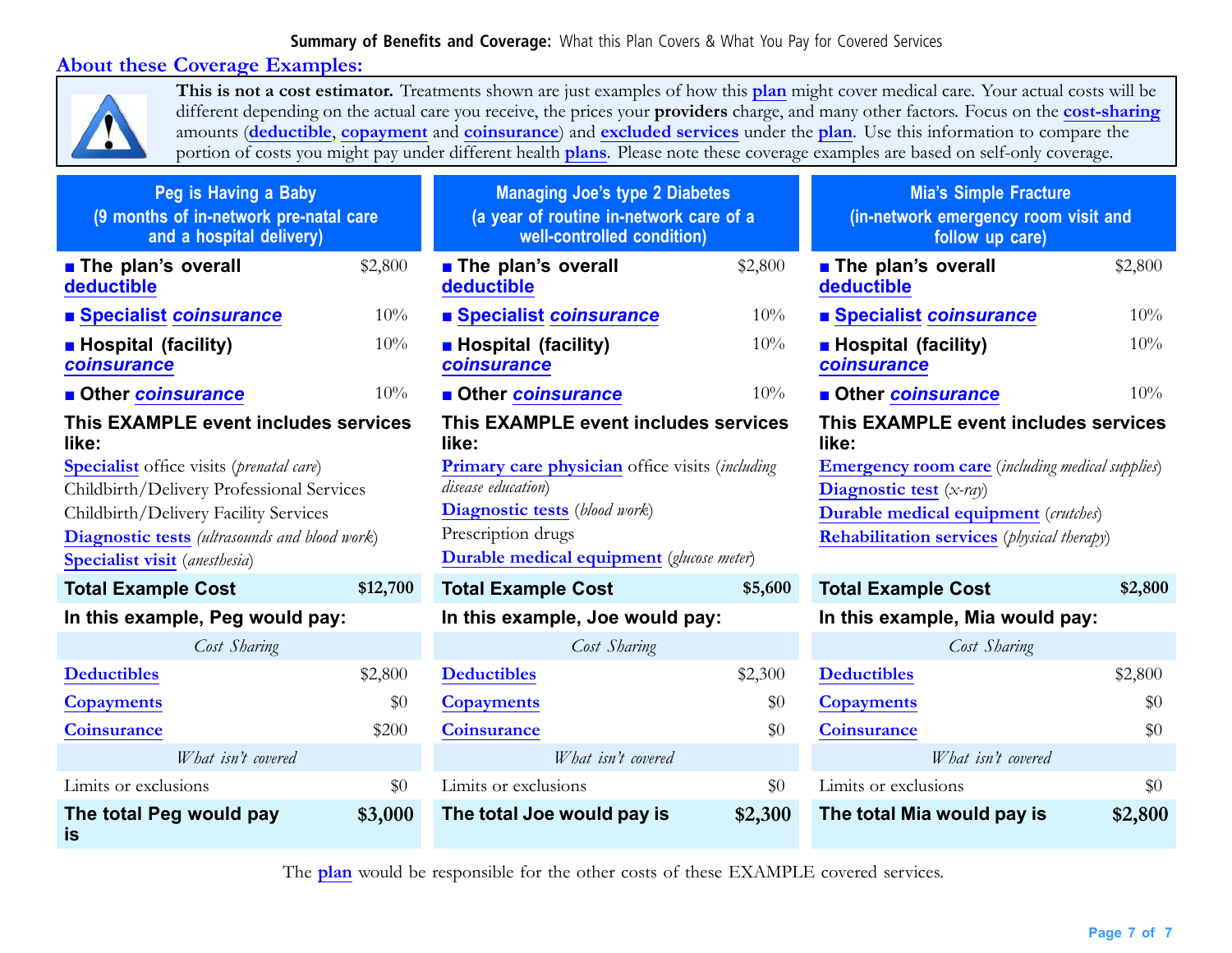#### Language Assistance Services

Español (Spanish) ATENCIÓN: Si usted habla español, servicios de asistencia lingüística, de forma gratuita, están a su disposición. Llame al 1-888-333-4742 (TTY: 711).

Português (Portuguese) ATENÇÃO: Se você fala português, encontram-se disponíveis serviços linguísticos gratuitos. Ligue para 1-888-333-4742 (TTY: 711).

Kreyòl Ayisyen (French Creole) ATANSYON: Si nou palé Kreyòl Ayisyen, gen asistans pou sèvis ki disponib nan lang nou pou gratis. Rele 1-888-333-4742 (TTY: 711).

**繁體中文 (Traditional Chinese)** 注意:如果您使用繁體中文,您可以免費獲得語言援助服務。請致電 1-888-333-4742(TTY:711)。

Tiếng Việt (Vietnamese) CHÚ Ý: Nếu quí vị nói Tiếng Việt, dịch vụ thông dịch của chúng tôi sẵn sàng phục vụ quí vị miễn phí. Gọi số 1-888-333-4742  $(TTY: 711).$ 

Русский (Russian) ВНИМАНИЕ: Если вы говорите на русском языке, то вам доступны бесплатные услуги перевода. Звоните 1-888-333-4742 (телетайп: 711).

(Arabic) العربية

إِنْقِيَاهِ: إذا أنت تتكلم أللُّغة ألع بِيهة ، خَدَمات ألمُساعَدَ ٱللُّغَوِية مُتَوفرة لك مَجانا ِ ً إتصل طي 4742-333-888 1

 $(TTY: 711)$ 

**ខែ្មរ (Cambodian)** [)ស្ងំជូនដំណឹង៖ បើអ្នកនិយាយភាសាខែ្មរ, យើងមានសេវាកម្មបកប្រែ ជូនលោកអ្នកដោយឥតគិតថ្លៃ។។ ចូរ ទូរស័ព្ទ 1-888-333-4742  $(TTY: 711)^9$ 

Français (French) ATTENTION: Si vous parlez français, des services d'aide linguistique vous sont proposés gratuitement. Appelez le 1-888-333-4742 (ATS: 711).

Italiano (Italian) ATTENZIONE: In caso la lingua parlata sia l'italiano, sono disponibili servizi di assistenza linguistica gratuiti. Chiamare il numero 1-888-333-4742 (TTY: 711).



Harvard Pilgrim Health Care includes Harvard Pilgrim Health Care, Harvard Pilgrim Health Care of New England and HPHC Insurance Company.

(Continued)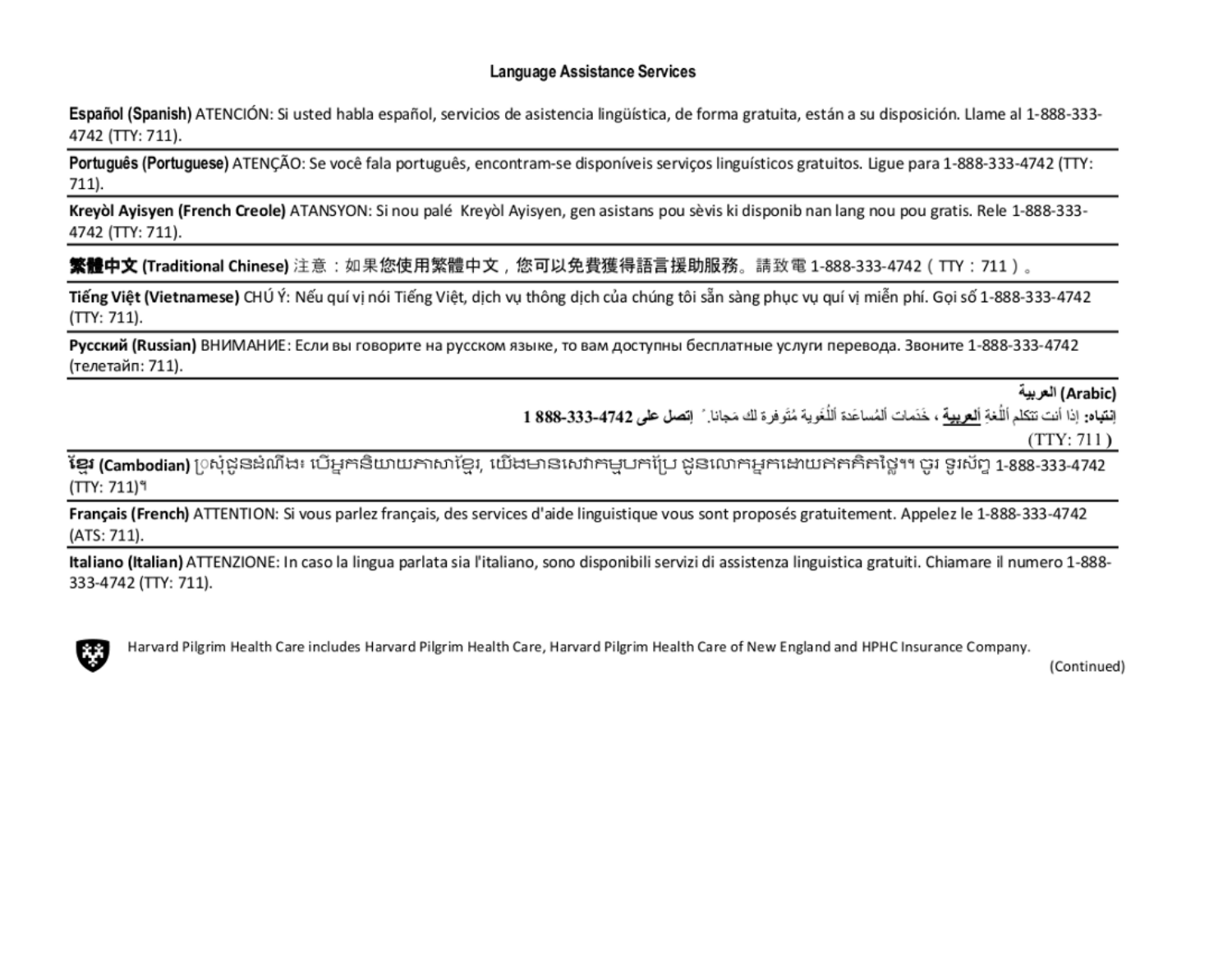한국어 (Korean) '알림': 한국어를 사용하시는 경우, 언어 지원 서비스를 무료로 이용하실 수 있습니다. 1-888-333-4742 (TTY: 711) 번으로 전화해 주십시오.

Ελληνικά (Greek) ΠΡΟΣΟΧΗ: Αν μιλάτε ελληνικά, υπάρχουν στη διάθεσή σας δωρεάν υπηρεσίες γλωσσικής υποστήριξης. Καλέστε 1-888-333-4742  $(TTY: 711).$ 

Polski (Polish) UWAGA: Jeżeli mówisz po polsku. możesz skorzystać z bezpłatnei pomocy iezykowei. Zadzwoń pod numer 1-888-333-4742 (TTY: 711).

हिंदी (Hindi) ध्यान दीजिए: अगर आप हिंदी बोलते हैं तो आपके लिये भाषाकी सहायता मुफ्तमें उपलब्ध है. जानकारी के लिये फोन करे. 1-888-333-4742 (TTY: 711)

ગુજરાતી (Gujarati) ધ્યાન આપો : જો તમે ગુજરાતી બોલતા હો તો આપને માટે ભાષાકીય સહ્યય તદ્દન મફત ઉપલબ્ધ છે. વિશેષ માહિતી માટે ફોન § री. 1-888-333-4742 (TTY: 711)

**ພາສາລາວ (Lao)** ໂປດຊາບ: ຖ້າວ່າ ທ່ານເວົ້າພາສາ ລາວ, ການບໍລິການຊ່ວຍເຫຼືອດ້ານພາສາ, ໂດຍບໍ່ເສັງຄ່າ, ແມ່ນມີພ້ອມໃຫ້ທ່ານ. ໂທຣ 1-888-333-4742 (TTY: 711).

ATTENTION: If you speak a language other than English, language assistance services, free of charge, are available to you. Call 1-888-333-4742  $(TTY: 711)$ .



Harvard Pilgrim Health Care includes Harvard Pilgrim Health Care, Harvard Pilgrim Health Care of New England and HPHC Insurance Company.

(Continued)